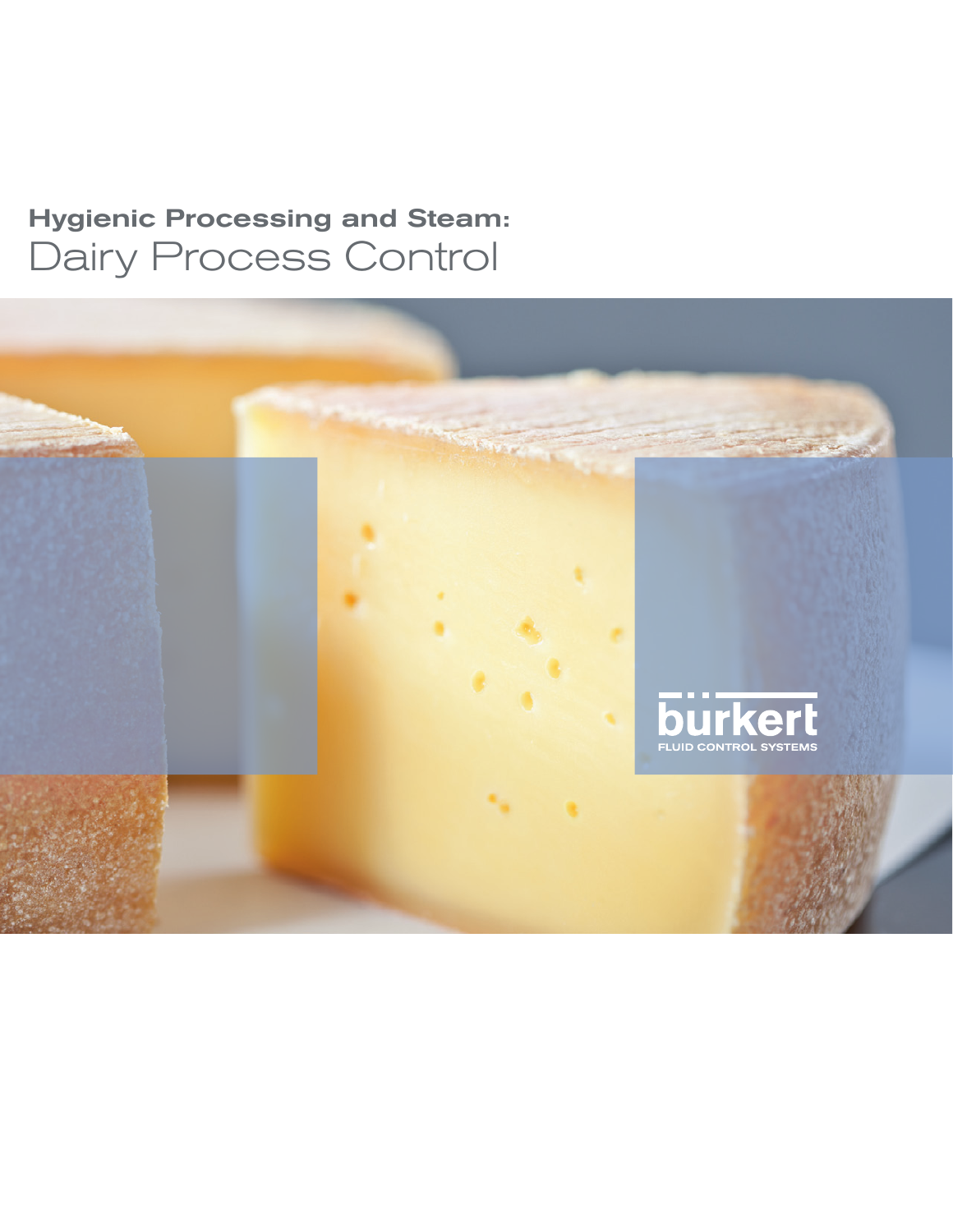### 02 Burkert | Dairy Process Control

## Clear, Clean, Experienced

#### Experienced in Dairies

An otherwise unattainable synergy of hardworking valve elements, process actuation, sensors and networked communication provide a true single source for remarkably attractive systems.

Burkert is your partner in dairy process control. We speak the language of dairy production and we have valuable experience in dairy applications, at OEM, contractor and plant levels.

We collaborate with you in the real physics of batching, cleaning, water handling, filling, heating, cooling, separating or pasteurizing. We can share our experience in complete control loops for flow, conductivity, pH, temperature, pressure or level and can help you determine the most effective communications architecture.

Everyone in our organization is interested in listening to you with the aim of presenting you with only the most appropriate solution, fluently in your daily application language.

In the dairy world where compactness, smart communication, plant footprint, wash-down and reliability are everyday concerns we provide process efficiency and higher yields by offering you unlimited process modularity.







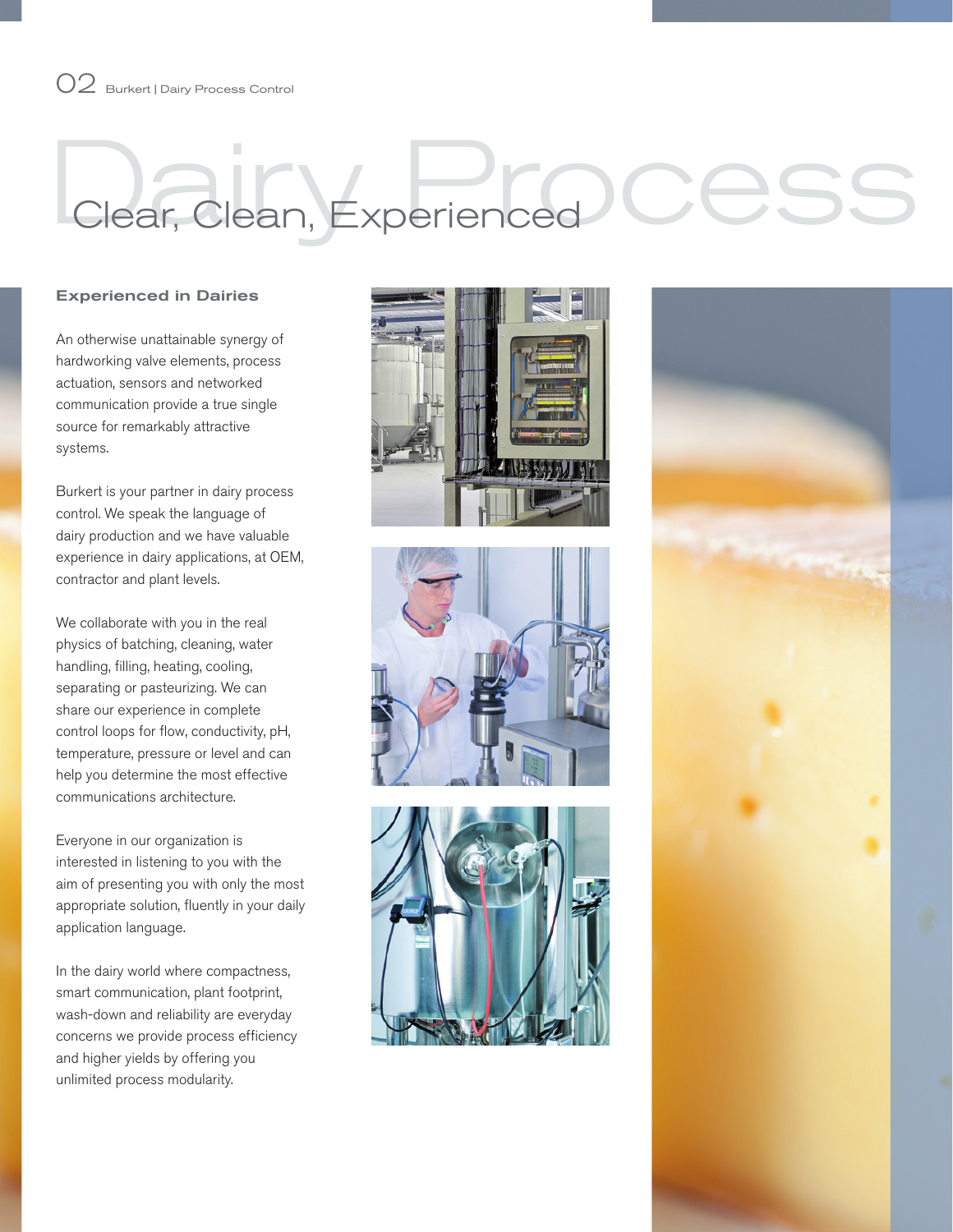# <u>Control</u>



#### AirLINE

Our process actuation and control system integrates high performance solenoid pilot valves, remote electronic I/O and fieldbus communication. It is compact, extremely flexible and modular.

#### AirLINE Quick

The diverse areas of application for the Type 8640 valve terminal and the Type 8644 automation system are expanded by the AirLINE Quick system with a stainless steel adapter plate and stainless steel push-in connectors for hygienic applications. Installation and commissioning are reduced to a minimum.

#### Modular Diaphragm Valve System

Pioneering innovation has created a remarkable range of attractive and efficient diaphragm on/off and control valve modules, supplied as standard with dairy process connections. All of which can be combined to give you the best possible match for both the media and the application.

#### Modular Seat Valve System Modular seat valve system designed especially for steam and liquid media

found in CIP, pasteurization and wash-down systems. With advanced on/off and modulating control features, de-centralised automation and fieldbus communications systems. High life cycles are built in standards from Burkert, to ensure maximum production availability.



#### Full Bore Magflowmeters

For low to high-flow continuous measurement or batch control. The Type 8051 controls high precision dosing and filling when combined with a valve as its actuating element.

#### Radar Level Transmitters

Our non-contact radar level transmitter for continuous level measurement is particularly suitable for use in vessels that contain liquids under sanitary process conditions.

#### Analytical Transmitters

Burkert has integrated sophisticated, simple-to-use controls into its pH and conductivity transmitters. These have event logging and industry standard conformance. Perfect for hygienic processes and your CIP environment, the new sensor designs have glass-free enamel technology, FDA approved materials and high surface finishes.

#### Universal Hygienic Control Head

A new range of control heads for the de-centralised pneumatic automation of butterfly, ball, and mix-proof valves. With the appropriate IP class and chemical resistance combined with smooth external lines. The perfect choice for your environment.